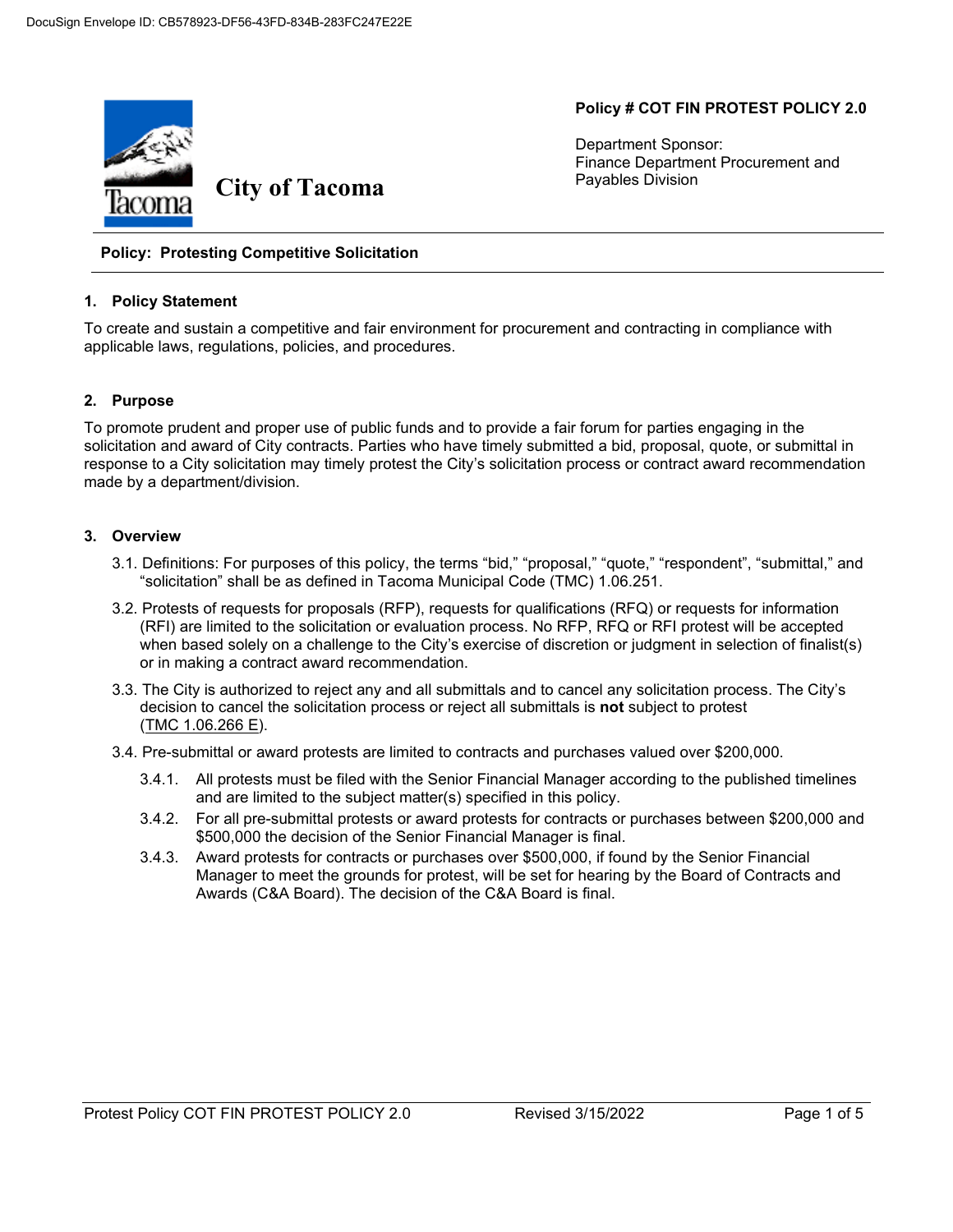# **4. Protests Prior To Submittal Deadline ("Pre-Submittal Protests)**

- 4.1. Pre-Submittal protests are limited to the following issues:
	- 4.1.1. Specific and demonstratable allegations that the solicitation specifications, minimum qualifications, terms and conditions, or any aspect of the solicitation unduly constrain competition.
	- 4.1.2. Specific and demonstratable concerns with the fairness or accessibility of the pre-bid/presubmittal conference or question and answer period.
	- 4.1.3. Specific and demonstratable concerns that the solicitation documents did not provide adequate information or contained improper criteria.
- 4.2. The protestor shall notify, in writing, the Senior Financial Manager, of its assertion of the grounds listed in subsection 4.1 no later than 5:00 p.m. three (3) business days before the submittal deadline. Late protests will be rejected. Failure to assert a pre-submittal protest according to subsection 4 shall result in the waiver of any further right to protest the matters specified in subsection 4.1.
	- 4.2.1. The protesting bidder(s) shall be advised, in writing, of the Senior Financial Manager's determination.
	- 4.2.2. The written determination of the protest by the Senior Financial Manager shall:
	- 4.2.3. Find the protest fails to demonstrate any of the grounds for protest identified in subsection 4.1 above and allow the bid process to continue; or
	- 4.2.4. Find merit in the protest and issue an addendum to correct the confirmed error; or
	- 4.2.5. Find merit in the protest and cancel the solicitation.
	- 4.2.6. No pre-submittal protest shall require the City to extend a submittal deadline or cancel a solicitation request. However, the City reserves the right to do so at the sole discretion of the Senior Financial Manager.

### **5. Notice of Award Recommendation and Ability to Protest**

On solicitations over \$200,000, any party who has submitted a timely response to the competitive solicitation, in accordance with the published solicitation timelines, may protest. Notice of award recommendation will be sent to all such respondents. For requests for bids (RFB), apparent low bidders being rejected for award recommendation will be informed of the reason for rejection.

# **6. Protests After Submittal Deadline ("Award Protests")**

A protest submitted after the submittal deadline, will be considered only if the submitting party meets the requirements to submit a protest and demonstrates at least one of the following grounds:

- 6.1. City's improper rejection of a bidder as non-responsive or non-responsible.
- 6.2. The City failed to follow its published process.
- 6.3. Bias, discrimination, or conflict of interest on the part of an evaluator.
- 6.4. The City made mathematical errors

NOTE: Protests not raising any of the grounds listed above shall be rejected by the Senior Financial Manager or will be limited to consideration of permissible grounds for protest. Any part of a protest that has been rejected by the Senior Financial Manager on this basis will not be further considered by the City.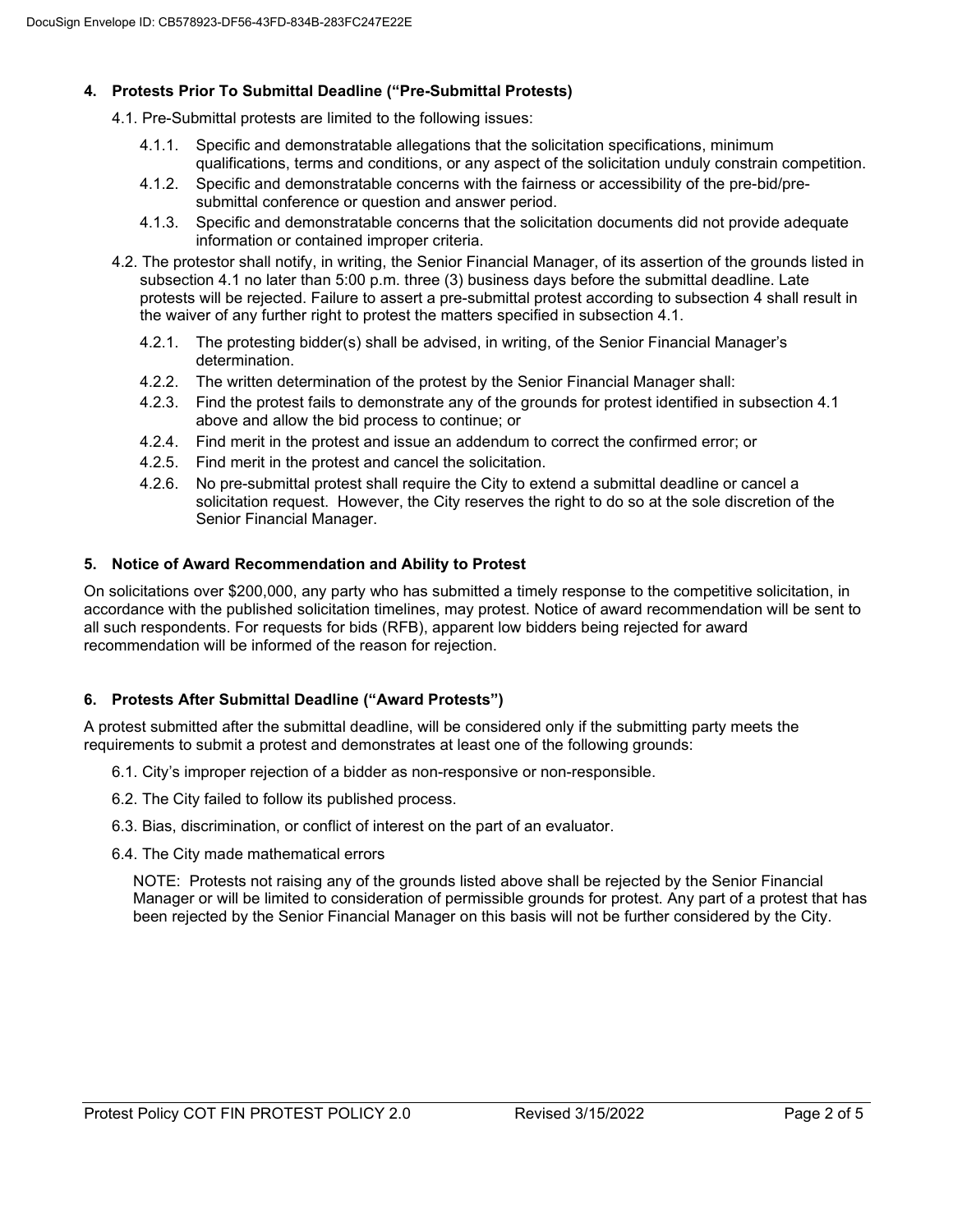# **7. General Requirements for Award Protests After Submittal Deadline**

- 7.1. All protests shall be in writing and shall state that the respondent is submitting a formal protest and specify one or more of the grounds set forth in subsection 6 above and the requested remedy.
- 7.2. All protests shall be timely filed with the Senior Financial Manager. A protest shall be submitted no later than 5:00 p.m. two business days following the date of notification of recommended award. Late protests will be rejected.
- 7.3. Protests shall be directed to the Senior Financial Manager and delivered by email to [suppliernotifications@cityoftacoma.org.](mailto:suppliernotifications.org) Protests received any other way will not be considered.

## **8. Award Protest Procedures – Contracts Less Than or Equal to \$500,000**

- 8.1. The Senior Financial Manager will evaluate protests and advise, in writing, those involved of their determination on the matter as soon as practicable after a decision (including a decision to reject the protest as improper) is reached.
- 8.2. The written determination of the protest by the Senior Financial Manager shall:
	- 8.2.1. Find the protest fails to raise any of the grounds for protest identified in subsection 6 above and uphold the division/department recommendation; or
	- 8.2.2. Find only immaterial or harmless errors and reject the protest; or
	- 8.2.3. Find merit in the protest and proceed with appropriate action, which may include, but is not limited to, rejecting all bids, retabulating, or rescoring bids, or otherwise modifying the original award recommendation.
- 8.3. If the Senior Financial Manager rejects the protest the City may continue the award process. The decision of the Senior Financial Manager is final.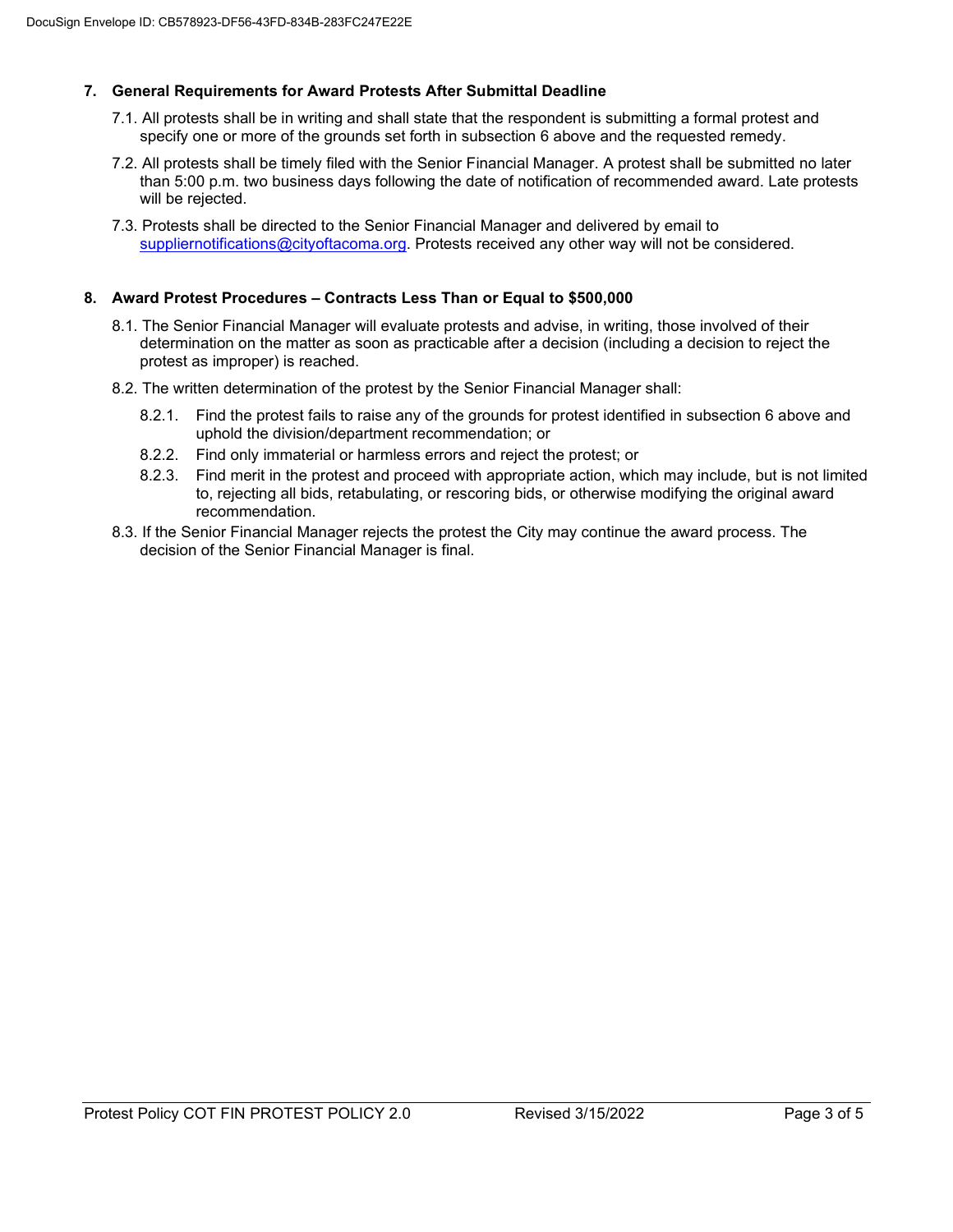# **9. Award Protest Procedures – Contracts Over \$500,000**

- 9.1. Award protests for contracts or purchases over \$500,000, if found by the Senior Financial Manager to meet the grounds for protest in accordance with section 6 above, will be set for hearing before the [Board](https://www.cityoftacoma.org/government/city_departments/finance/procurement_and_payables_division/purchasing/board_of_contracts_and_awards)  [of Contracts and Awards \(C&A Board\).](https://www.cityoftacoma.org/government/city_departments/finance/procurement_and_payables_division/purchasing/board_of_contracts_and_awards)
- 9.2. The C&A Board will hear the protest and either concur with or reject the award recommendation from the department/division. The decision of the C&A Board is final.
	- 9.2.1. For Award protests set for hearing before the C&A Board the Procurement and Payables Office will:
		- 9.2.1.1. Schedule a hearing before the C&A Board. Usually the hearing will be scheduled for the next C&A Board meeting date, but at the discretion of Senior Financial Manager the hearing could be set for a future C&A Board meeting date,
		- 9.2.1.2. Provide notification by e-mail to the protesting party(ies), recommended awardee(s), and department/division of the protest process and timelines,
		- 9.2.1.3. Provide copies of any written submissions to all parties, including the originating division/department.
- 9.3. The recommended awardee may submit documentation for consideration by the C&A Board, including any legal briefing, no later than 9:00 a.m. two business days after the notice of protest hearing is given. The C&A board will reject any documentation submitted after the deadline.
- 9.4. The C&A Board's hearing of the protest shall proceed as follows:
	- 9.4.1. The originating department/division will have up to 10 minutes, or more as allowed by the Board, to briefly describe the purchase, project, solicitation process, and basis for its award recommendation. The department/division may wish to consult with the City Attorney's Office and request representation or assistance at the hearing.
	- 9.4.2. The protesting party will have up to 10 minutes, or more as allowed by the Board Chair, to state the basis of its protest. The protesting party may request to reserve some of its time for rebuttal.
	- 9.4.3. The recommended awardee, if present, will have up to 10 minutes, or more as allowed by the Board Chair, to state any response.
	- 9.4.4. The C&A Board may conduct further inquiry of the parties and of the originating department/division and allow additional presentation as it deems necessary. The C&A Board will be advised by and may consult with City Attorney advisor, who may not be the same attorney representing the department/division at the hearing.
	- 9.4.5. The C&A Board, at its discretion, may call for a recess to deliberate in closed session before taking action. Only the Board members and the Board's advising attorney will be in the closed session.
	- 9.4.6. At the close of its deliberations the C&A Board will go back on the record and resume the meeting.
	- 9.4.7. The C&A Board's disposition options include, but are not limited to:
		- 9.4.7.1. Voting to accept the department/division's recommendation.
		- 9.4.7.2. Voting to return the matter to the department/division with instructions for further action in consideration of the protest.
	- 9.4.8. A record will be kept reflecting the presentation to and recommendation(s) of the C&A Board.
	- 9.4.9. Purchasing, on behalf of the C&A Board, will issue notice of the C&A Board's decision to the recommended awardee, all protesting parties, and the department/division within one business day following the C&A Board meeting.
	- 9.4.10. If the C&A Board votes to support the department/division's recommendation, the award process shall proceed. The decision of the C&A Board is final.